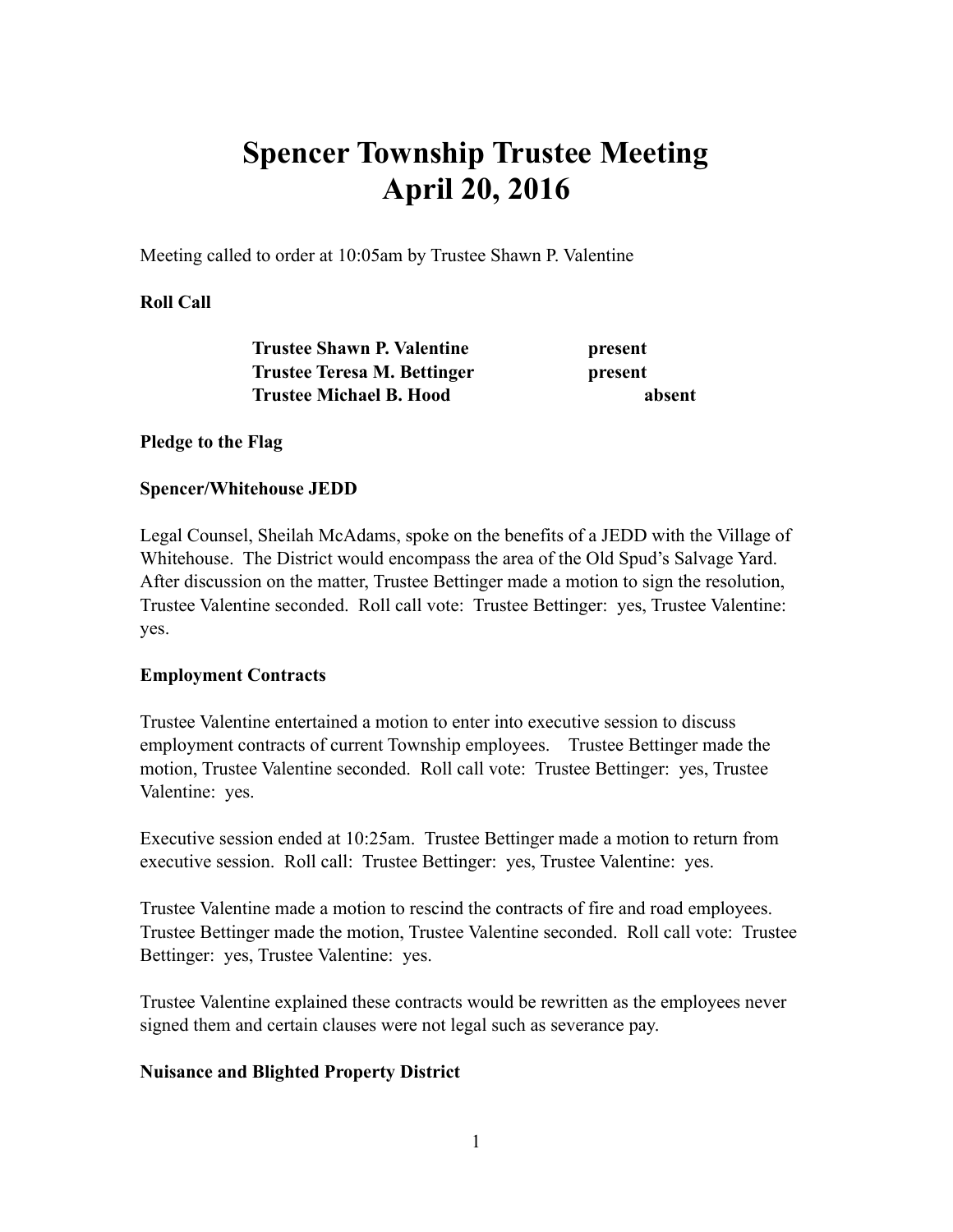Trustee Valentine explained that properties were placed in a blighted slum district within the Township at the previous Township meeting; he agrees there are blighted areas in the Township, but he would like to rescind the resolution that the specified area is a slum district due to property devaluation.

Trustee Bettinger explained there are other grants the Township will be available to receive to clean up blighted areas. Trustee Bettinger made a motion to rescind the resolution, Trustee Valentine seconded. Roll call vote: Trustee Bettinger: yes, Trustee Valentine: yes.

## **Drug Testing**

Trustee Valentine asked Lucas County Prosecutor John Borell if random drug testing was allowable. Prosecutor Borell explained yes. Trustee Bettinger asked if the elected officials could be randomly drug tested. Mr. Borell said it would be voluntary. They (elected officials) could not be compelled to submit to drug testing.

After discussion, Trustee Valentine made a motion for pre-employment drug screening, Trustee Bettinger seconded. Roll call vote: Trustee Bettinger: yes, Trustee Valentine: yes

Trustee Valentine made the motion to enact a policy of post accident drug testing; Trustee Bettinger seconded. Roll call vote: Trustee Bettinger: yes, Trustee Valentine: yes.

## **JEDZ Board Members**

No Action

## **Land Use Committee**

Trustee Valentine asked the Land Use chair to explain the progress of the Board. Mr. Morgan explained the Board is waiting on Requests for Proposals that have been submitted. No changes were made to the Land Use Committee, but Trustee Valentine asked for an update by Mr. Morgan to the Board by June 1, 2016.

## **Fire and EMS**

Trustee Valentine explained the rising costs at the Fire Department. He explained, he has been in conversation with the Springfield Fire Department to contract out services. The first year would cost \$128,000 with a 3% increase for 10 years.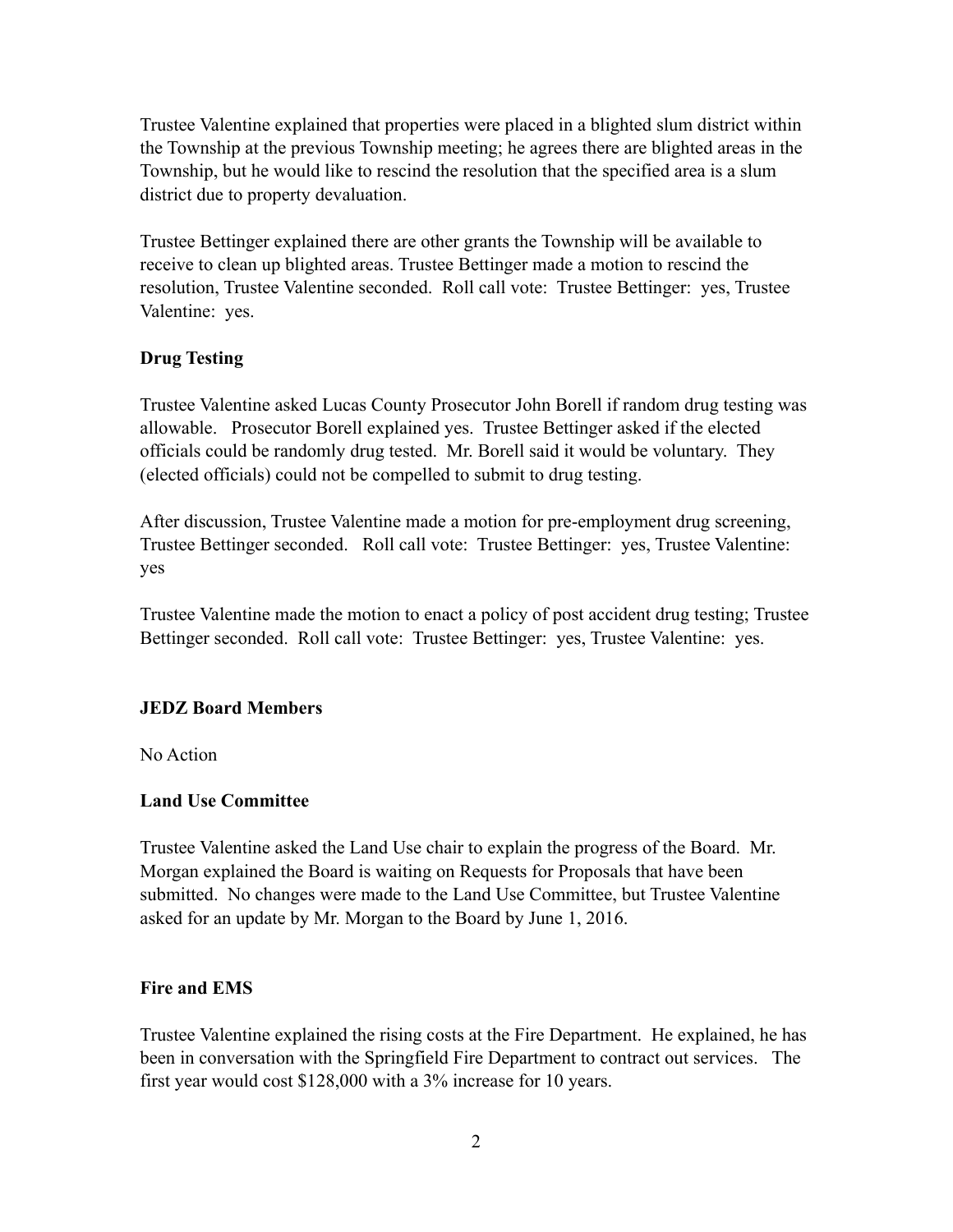Spencer equipment would be exchanged for the first year's payment, which would begin July 1, 2016.

Resident, Curt Lancaster, asked if the Trustees felt they could make a decision that lasted 10 years when they may or may not be in office. Trustee Valentine explained, this decision is in the best interest of the Township. Mr. Lancaster asked if it is legal to transfer granted equipment to Springfield. Mr. Borell explained it is probably ok, but he would have to look at the specifications of which the grant was obtained with.

Trustee Bettinger went over the financials of the fire department. She explained the fire department has costs that are not covered by the income by at least \$200,000. She also explained the fire station would remain open and can be upgraded.

Barry Cousino, Springfield Township Fire Chief, explained the coverage his department could provide along with honoring the existing contracts with Harding and Swanton Townships.

There were many questions from the audience about the cost of the equipment being exchanged.

Ray Croskey asked for clarification if our equipment would be used in our Township. Chief Cousino explained it would.

Tim Lewis asked what about the current employees at the fire station. Chief Cousino stated they could apply with Springfield. Currently Springfield employees will staff the Spencer Fire Station.

Springfield Trustee, Marilyn Yoder, explained she was not aware of these negotiations.

Trustee Valentine stated this is a fiscal decision. The costs will continue to rise, and eventually the Spencer Township may not be able to absorb the costs.

Dean Croskey asked if volunteers would be allowed. Chief Cousino stated it would be looked into.

Ray Pawlacyzk mentioned Johnson Controls might not stay forever in the community.

Carol Shull asked if this information could be put in writing before a decision is made. Trustee Valentine explained he feels this is in the best interest.

Clynell Robinson, resident, stated the residents should have a chance to have their say. She stated this contract signing feels rushed.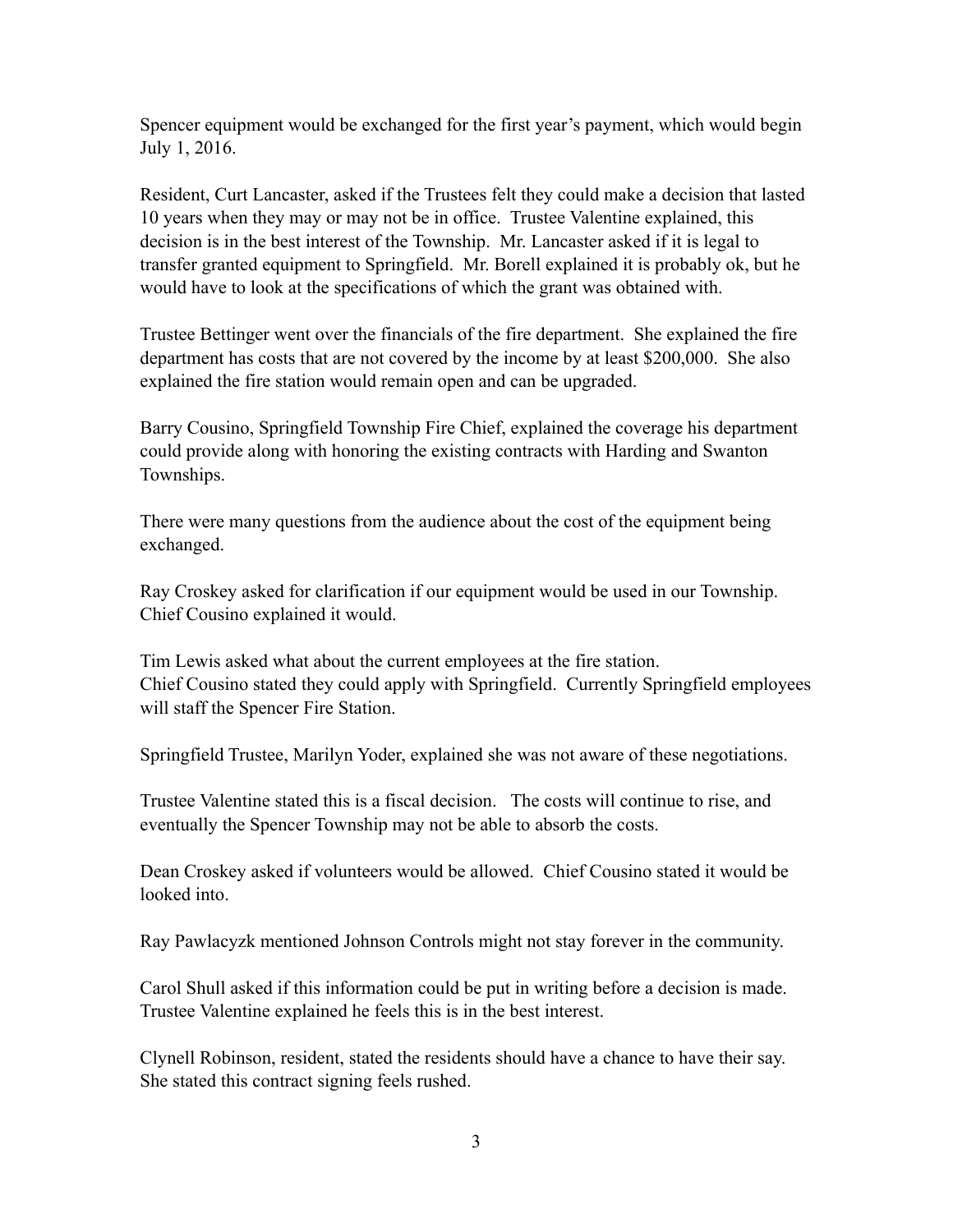Trustee Valentine stated he is trying to provide stability.

Trustee Bettinger stated there is no time to wait; financially this does not make sense. When the JEDZ money leaves, we will not be able to afford the fire department as it is she explained.

Chief, Carl Arnold explained our current service is comparable to Springfield.

The contract with Springfield was read.

Chief Arnold was given the floor. He explained his history with Spencer Township. He stated Spencer Township service is comparable to Springfield. He also stated in July of 2015 this matter came up. He reminded Trustee Valentine he promised at this time they would not shut down the fire station. August 2015 once again Trustee Valentine promised he would not close the fire station.

Chief Arnold explained he has not had time to make a difference. This is affecting the life of the men and women who work at the department. He feels his service has been a waste of time.

Trustee Valentine explained this contract is too good of a deal to turn away from.

There was more discussion on the matter, and Chief Arnold asked that this matter be tabled to let the public speak on this matter. He stated the men and women of Spencer Township Fire would continue to serve until told not to.

Trustee Bettinger stated this has been a difficult decision. Now funds will be available to deal with roads, drainage and blighted areas.

Carol Shull implored to give Chief Arnold a chance, get the public involved to see if a difference can be made. Trustee Valentine explained the fire levy failed when a full time station was propositioned 3 years ago.

Jack Gulvas, resident, stated the fire levy was voted down.

Chief Arnold asked for a provision to have Springfield Township absorb Spencer Township personnel. Trustee Valentine was not in favor of this. Springfield may consider giving a preference to Spencer personnel.

Curt Lancaster asked if dispatching fee would go away, the answer was yes. He asked who would get Harding and Swanton contract money. The funds would go to Springfield Trustee Valentine explained. Mr. Lancaster stated he thought the Township JEDZ was to gain jobs not lose jobs. Mr. Lancaster asked who would pay for fire chief's contract since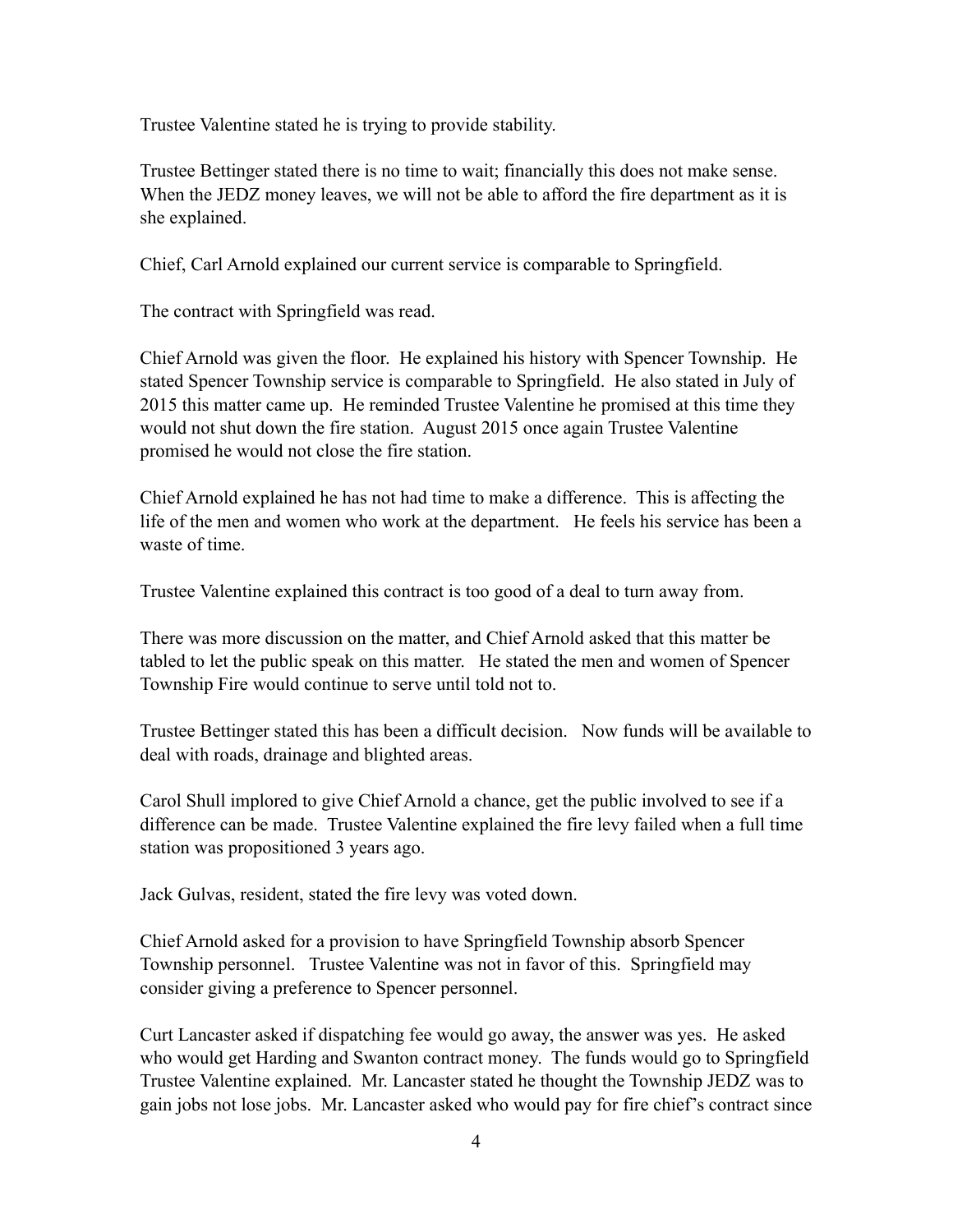it was broken. It was explained the contract was rescinded. Mr. Lancaster asked what was so special about this meeting.

Mr. Lancaster stated he is confused. He thought Trustee Valentine's seat as a Trustee was declared vacant, Trustee Hood tried to rescind the vacancy, Trustee Bettinger would not rescind. So the Ohio Supreme Court has not ruled. Mr. Lancaster also stated that Prosecutor Borell can state his opinion, and that is all it is an opinion.

Mr. Warwick Goodwin, business owner in Township, asked who authorized Trustee Valentine to enter into negotiations with Springfield through the backdoor since no one was aware of these negotiations. Trustee Valentine explained a Trustee does not need authority to negotiate.

Jacky Dale, resident, stated the contract is wrong and it affects her and this entire community. What about the fire department Trustee Valentine tried to open on the West end of the Township a couple of years ago she asked Trustee Valentine.

Chief Arnold wanted to acknowledge he had to leave and is available for comment.

Ms. Shull asked one more time to table the signing of the contract.

Ms. Roth, resident, asked what other departments are running over budget. It was explained, just the fire department.

Chief Cousino wanted it to be clear the equipment transferred should be equipped.

Trustee Valentine made the motion to enter into a contract with Springfield Township, Trustee Bettinger seconded. Roll call vote: Trustee Bettinger: yes, Trustee Valentine: yes.

Trustee Valentine adjourned the meeting adjourned at 12:10pm.

Roll call Trustee Bettinger: yes, Trustee Valentine: yes.